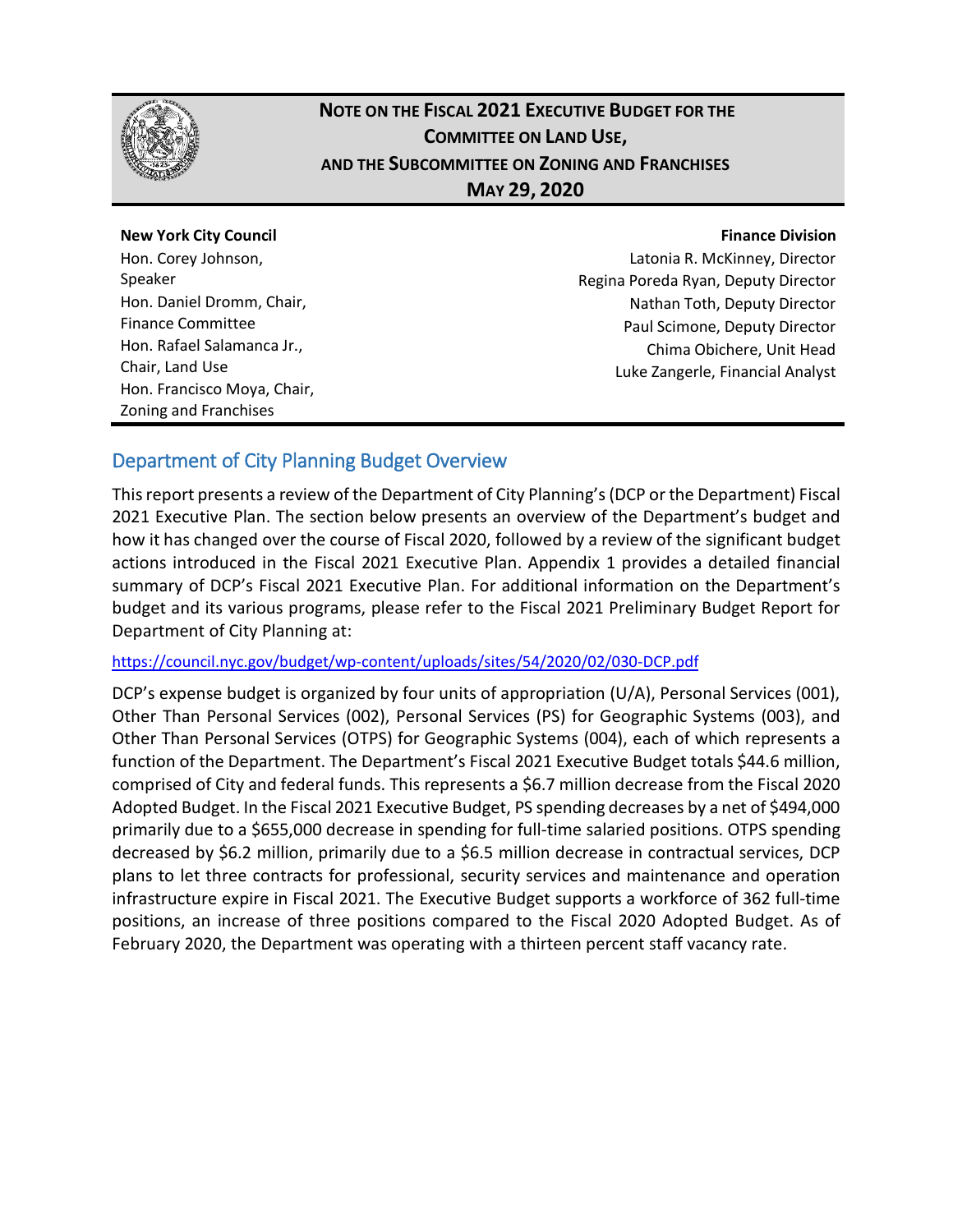

## New in the Fiscal 2021 Executive Plan

DCP's Fiscal 2021 Executive Plan does not include any new needs. The Department budget includes Other Adjustments totaling \$1 million in Fiscal 2020 and \$460,000 in Fiscal 2021. DCP's Fiscal 2021 Executive Plan also contains a savings program, or Program to Eliminate the Gap (PEG), of \$2.5 million in Fiscal 2020 and \$947,000 in Fiscal 2021. Appendix 2 reports the changes made to the Fiscal 2020 and Fiscal 2021 Budgets since the Adoption of the Fiscal 2020 Budget. The following actions highlight these changes:

## **Other Adjustments**

- **Collective Bargaining.** The Department's Fiscal 2021 Executive Plan includes funding for collective bargaining adjustments added since the Preliminary Plan totaling \$45,000 in Fiscal 2020 and \$66,000 in Fiscal 2021;
- **FY20 CMAQ Budget Adjustment.** The Department's Fiscal 2021 Executive Plan includes additional federal Congestion Mitigation and Air Quality Program (CMAQ) funding of \$298,000 in Fiscal 2020 only.
- **FY20 NYMTC Budget Adjustment.** The Department's Fiscal 2021 Executive Plan includes federal funding of \$413,000 in Fiscal 2020 only for related to the New York Metropolitan Transit Council (NYMTC).
- **Lease Adjustment.** Due to a re-estimate, DCP anticipates an increase of \$461,000 in Fiscal 2021 and in the outyears for costs associated with leased space.

## **PEG Associated Savings**

**Citywide Savings Program.** In conjunction with the Fiscal 2021 Executive Plan, the Office of Management and Budget (OMB) released a Citywide Savings Program that outlined a plan to close a budget gap of \$2.7 billion over Fiscal 2020 and Fiscal 2021. To develop the program, OMB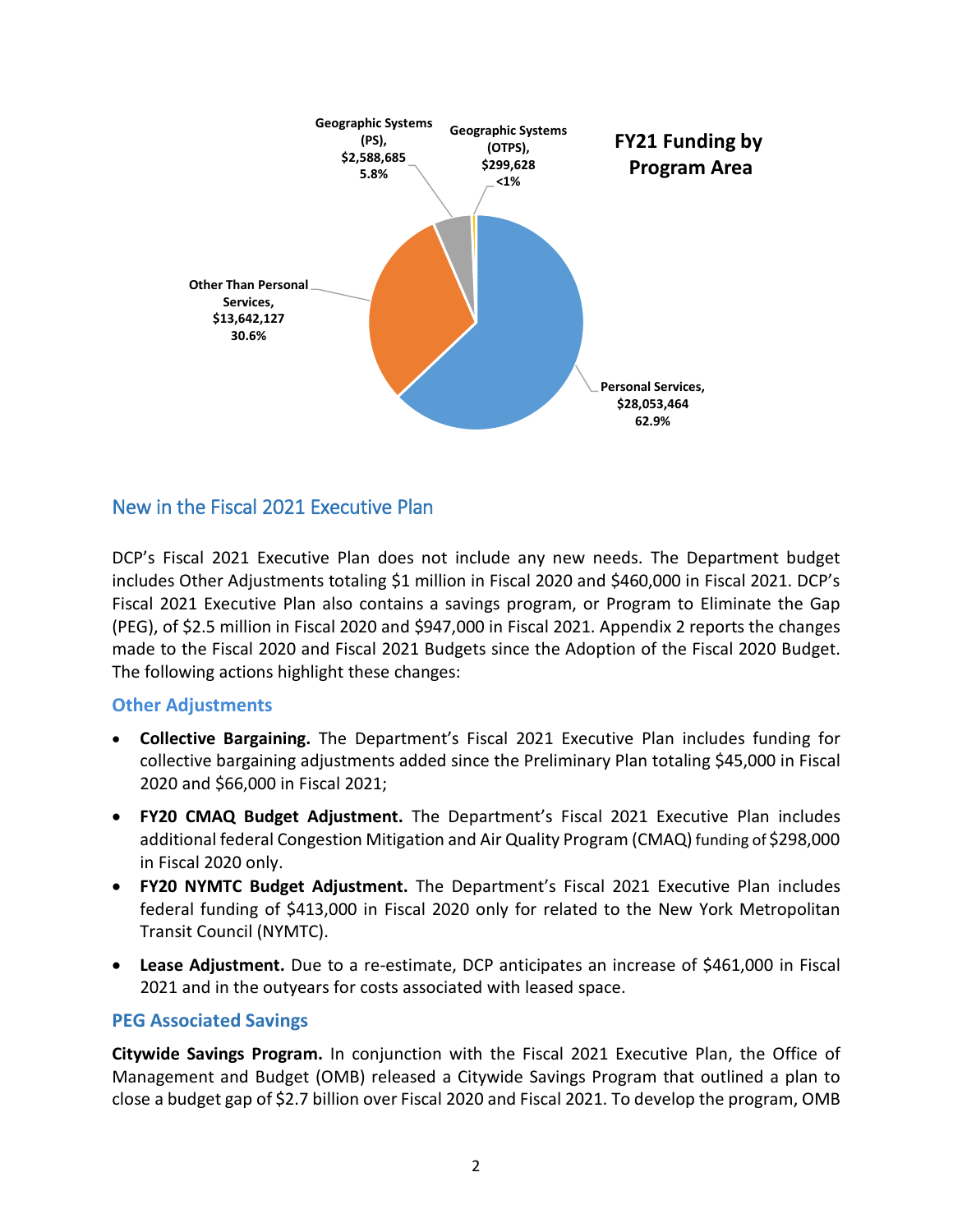asked all agencies to identify efficiencies, alternative funding sources and programmatic changes, including PEGs that would yield budgetary savings. DCP has identified PEG savings totaling approximately \$2.5 million in Fiscal 2020 and \$947,000 in Fiscal 2021. The savings identified by DOF include the following:

- **Supplemental EIS Re-estimates.** Due to a re-estimate, the Department anticipates a savings of \$2 million in Fiscal 2020 only from costs associated with Environmental Impact Statement consulting contracts.
- **EIS Re-estimates.** Due to a re-estimate, the Department anticipates a savings of \$297,000 in Fiscal 2021 only from costs associated with Environmental Impact Statement consulting contracts.
- **Hiring Freeze.** The Fiscal 2021 Executive Plan for the Departmentincludes savings of \$500,000 in Fiscal 2020 and Fiscal 2021 generated from the implementation of the citywide hiring freeze.
- **PS Savings.** The Fiscal 2021 Executive Plan for the Department includes Personal Services savings of \$150,000 in Fiscal 2021 only.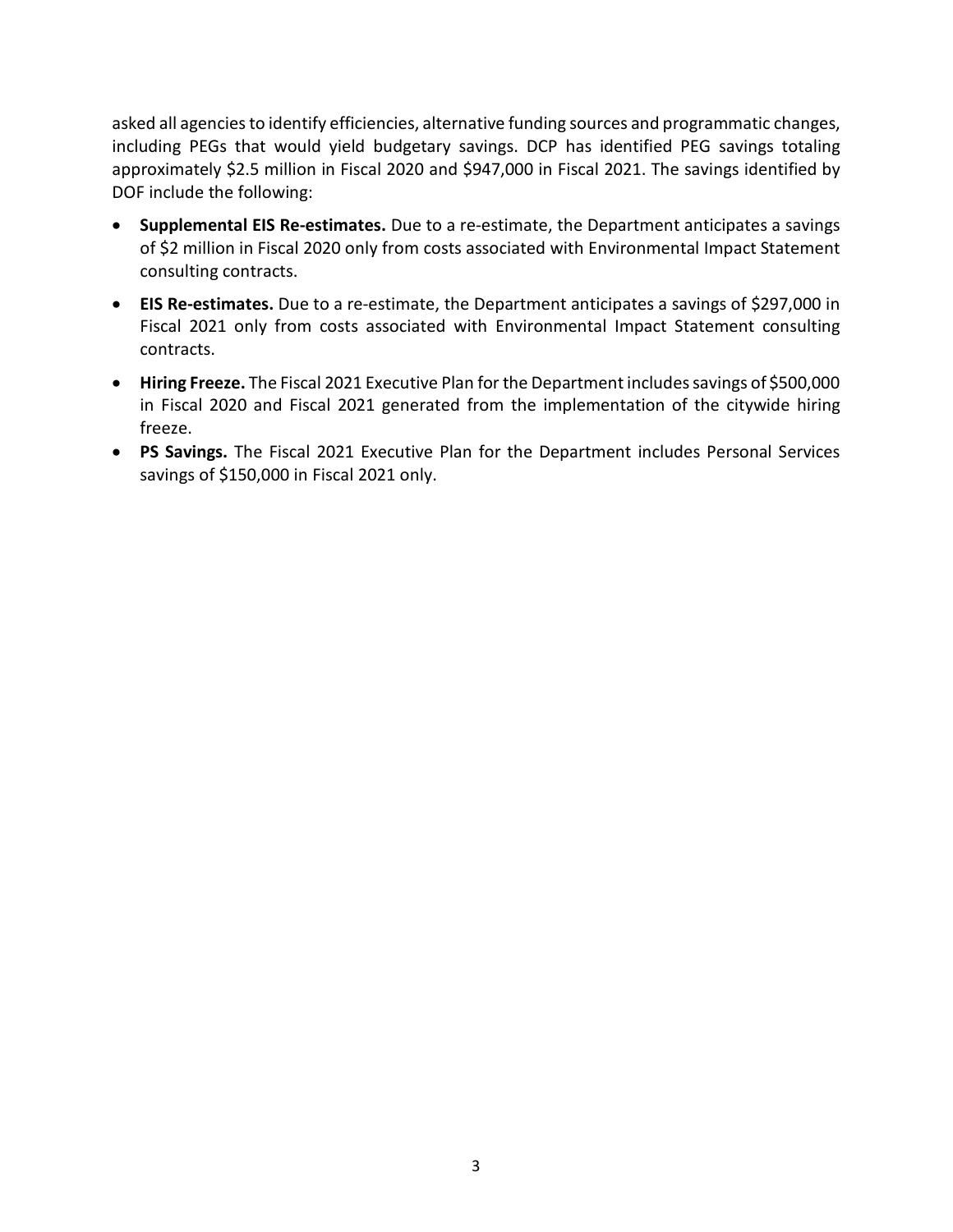| <b>DCP</b> Financial Summary                                                            | <b>FY18</b> | <b>FY19</b> | <b>FY20</b> | <b>Executive Plan</b> |             | *Difference      |
|-----------------------------------------------------------------------------------------|-------------|-------------|-------------|-----------------------|-------------|------------------|
| <b>Dollars in Thousands</b>                                                             | Actual      | Actual      | Adopted     | <b>FY20</b>           | <b>FY21</b> | <b>FY20-FY21</b> |
| Spending                                                                                |             |             |             |                       |             |                  |
| <b>Personal Services</b>                                                                | \$25,550    | \$28,150    | \$31,136    | \$31,431              | \$30,642    | (5494)           |
| <b>Other Than Personal Services</b>                                                     | 10,556      | 11,923      | 20,182      | 19,379                | 13,942      | (6, 240)         |
| <b>TOTAL</b>                                                                            | \$36,106    | \$40,073    | \$51,318    | \$50,810              | \$44,584    | (56, 734)        |
| <b>Personal Services</b>                                                                |             |             |             |                       |             |                  |
| <b>Additional Gross Pay</b>                                                             | \$482       | \$1,398     | \$331       | \$331                 | \$331       | \$0              |
| Full-Time Salaried - Civilian                                                           | 23,498      | 25,350      | 29,031      | 29,021                | 28,376      | (655)            |
| <b>Fringe Benefits</b>                                                                  | 0           | 0           | 0           | 305                   | 0           | 0                |
| Other Salaried & Unsalaried                                                             | 1,545       | 1,374       | 1,742       | 1,742                 | 1,903       | 161              |
| Overtime - Civilian                                                                     | 25          | 27          | 32          | 32                    | 32          | 0                |
| P.S. Other                                                                              | 0           | 0           | 0           | 0                     | 0           | 0                |
| <b>SUBTOTAL</b>                                                                         | \$25,550    | \$28,149    | \$31,136    | \$31,431              | \$30,642    | (5494)           |
| <b>Other Than Personal Services</b>                                                     |             |             |             |                       |             |                  |
| <b>Contractual Services</b>                                                             | \$2,880     | \$4,419     | \$12,490    | \$11,647              | \$5,929     | (56, 561)        |
| Fixed & Misc. Charges                                                                   | 4           | 5           | 1           | 2                     | 1           | 0                |
| Other Services & Charges                                                                | 7,348       | 7,169       | 7,385       | 7,301                 | 7,709       | 324              |
| Property & Equipment                                                                    | 146         | 114         | 68          | 100                   | 68          | 0                |
| Supplies & Materials                                                                    | 178         | 217         | 238         | 329                   | 235         | (3)              |
| <b>SUBTOTAL</b>                                                                         | \$10,556    | \$11,924    | \$20,182    | \$19,379              | \$13,942    | ( \$6, 240)      |
| <b>TOTAL</b>                                                                            | \$36,106    | \$40,073    | \$51,318    | \$50,810              | \$44,584    | ( \$6,734)       |
| <b>Funding</b>                                                                          |             |             |             |                       |             |                  |
| <b>City Funds</b>                                                                       |             |             | \$27,470    | \$24,374              | \$25,335    | (52)             |
| Intra-City                                                                              |             |             | 0           | 95                    | 0           | 0                |
| State                                                                                   |             |             | 0           | 277                   | 0           | $\Omega$         |
| Federal - Community Development                                                         |             |             | 22,505      | 24,009                | 17,906      | (4,599)          |
| Federal - Other                                                                         |             |             | 1,343       | 2,055                 | 1,343       | 0                |
| <b>TOTAL</b>                                                                            | \$36,106    | \$40,073    | \$51,318    | \$50,810              | \$44,584    | (56, 734)        |
| <b>Budgeted Headcount</b>                                                               |             |             |             |                       |             |                  |
| Geographic Systems - Full-Time Positions                                                | 23          | 25          | 32          | 32                    | 32          | 0                |
| PS/OTPS Full-Time Positions                                                             | 273         | 284         | 327         | 327                   | 329         | $\overline{2}$   |
| <b>TOTAL</b>                                                                            | 296         | 309         | 359         | 359                   | 362         | 3                |
| *The difference of Fiscal 2020 Adopted Budget compared to Fiscal 2021 Executive Budget. |             |             |             |                       |             |                  |

# Appendix 1: DCP Fiscal 2021 Executive Plan Financial Summary